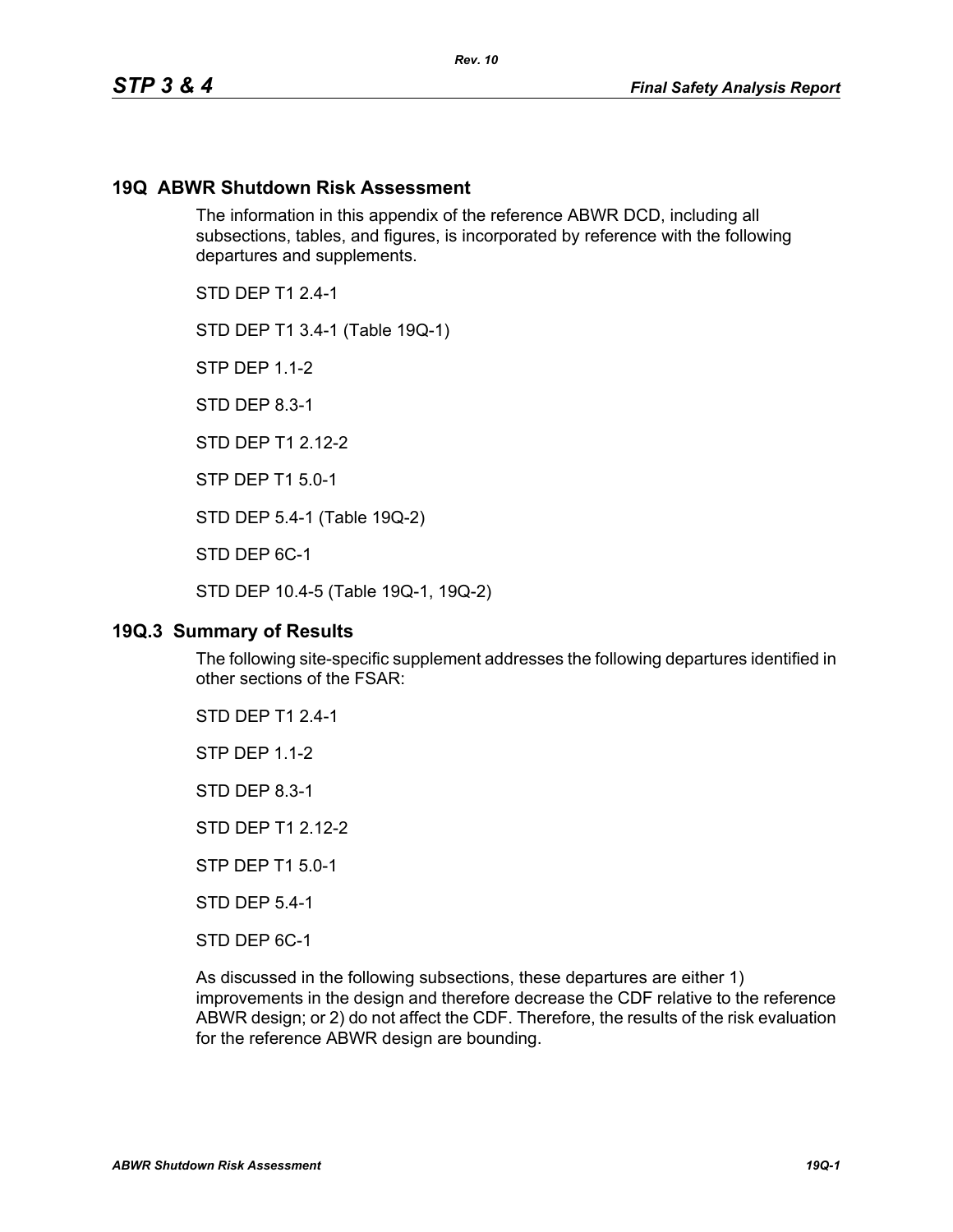# **19Q.4.1 Decay Heat Removal**

#### *ABWR Features*

*Other potential heat sinks include the suppression pool (via the safety relief valves), or under certain conditions the Reactor Water Cleanup System, or the Fuel Pool Cooling*  and Cleanup System (if the reactor water level is raised to the refueling level). As a final *method, if the RPV head was removed, bulk boiling of reactor coolant in the RPV with adequate makeup would prevent fuel damage.*

STD DEP 5.4-1

The RWCU design includes two 100% pumps instead of the reference ABWR DCD design of two 50% pumps. The two 100% RWCU pumps represent an improvement in the reliability of the RWCU system, and a decrease in shutdown risk.

#### STD DEP T1 2.4-1

The RHR design has three RHR loops connected to the FPC instead of two for the ABWR DCD with normally closed inter-ties to permit additional supplemental cooling during refueling outages to reduce outage time.

Increasing the number of RHR loops connected to FPC from two to three results in a decrease in CDF, because it is an improvement of the outage management control for the fuel pool cooling system.

## **19Q.4.2 Inventory Control**

STD DEP T1 2.4-1

#### *Residual Heat Removal System*

*The ABWR residual heat removal (RHR) system is a closed system consisting of three independent pump loops (A, B, and C-where B and C are similar) which inject water into the vessel and/or remove heat from the reactor core or containment. Loop A differs from B and C in that its return line goes to the RPV through the feedwater line whereas loop B & C return lines go directly to the RPV. In addition, loop A does not have connections to the drywell or wetwell sprays or a return to the fuel pool cooling system. However, for purposes of this analysis, the differences are minor and the three loops can be considered identical. The RHR System has many modes of operation, each mode making use of common RHR System components. Protective interlocks are provided to prevent the most likely interactions of mode combinations.*

The RHR design has three RHR loops connected to the FPC instead of two for the ABWR DCD with normally closed inter-ties to permit additional supplemental cooling during refueling outages to reduce outage time.

Increasing the number of RHR loops connected to FPC from two to three results in a decrease in CDF, because it is an improvement of the outage management control for the fuel pool cooling system.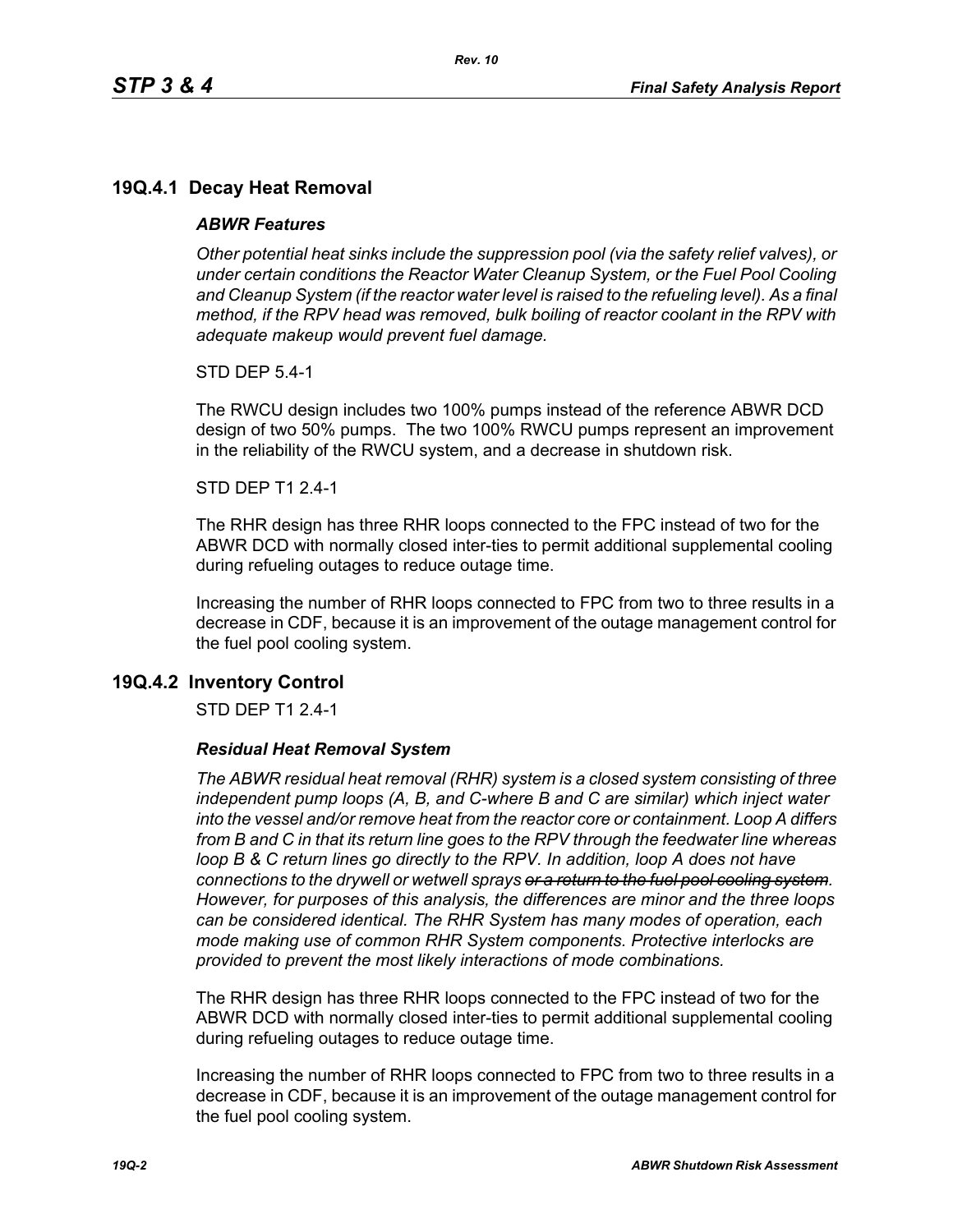## STD DEP 6C-1

The ECCS suction strainer departure meets NRC requirements and does not result in an increase in the shutdown risk profile.

# **19Q.4.4 Electrical Power**

## *ABWR Features*

*In the event that one phase of the main transformer were to fail, an installed spare is available to return the preferred source of offsite power to service without the need to procure and deliver a new transformer.*

**STP DFP 1 1-2** 

The STP FSAR is for a dual unit site (STP 3 & 4) compared with the ABWR DCD which is for a single unit site. The shared systems between the STP 3 & 4 (e.g., Fire Protection is credited in the shutdown risk evaluation) do not result in any changes to the assessed risk associated with shutdown conditions because the expected frequency for units being in a shutdown condition and requiring backup cooling from the fire protection system is extremely small.

STD DEP 8.3-1

The STP design incorporates two Reserve Auxiliary Transformers (RATs) in place of the ABWR DCD design that has a single RAT. The two RATs afford greater reliability for offsite AC power and therefore, decrease the frequency of a LOOP event.

STD DEP T1 2.12-2

Increasing the number of divisions from three (Div I, II, and III) to four (Div I, II, III, and IV) for Class 1E AC Safety-Related Interruptible Instrument Power improves reliability of the safety-related Distributed Control and Information System (DCIS) Division IV, but has no affect on the STP 3&4 PRA.

# **19Q.6 Flooding and Fire Protection**

STD DEP T1 3.4-1

## *Plant Layout*

*A major difference between the ABWR and current reactor designs is that due to the multiplexing* data communication functions *of plant systems, there is no need for a cable spreading room. This removes a significant source of potential fires that could lead to core damage both during normal plant operation and shutdown conditions.*

## *Systems*

*All divisions are present in the control room and this cannot be avoided. The remote shutdown panel provides redundant control of the DHR and ECCS functions from outside of the control room. The controls on the remote shutdown panel are hard wired*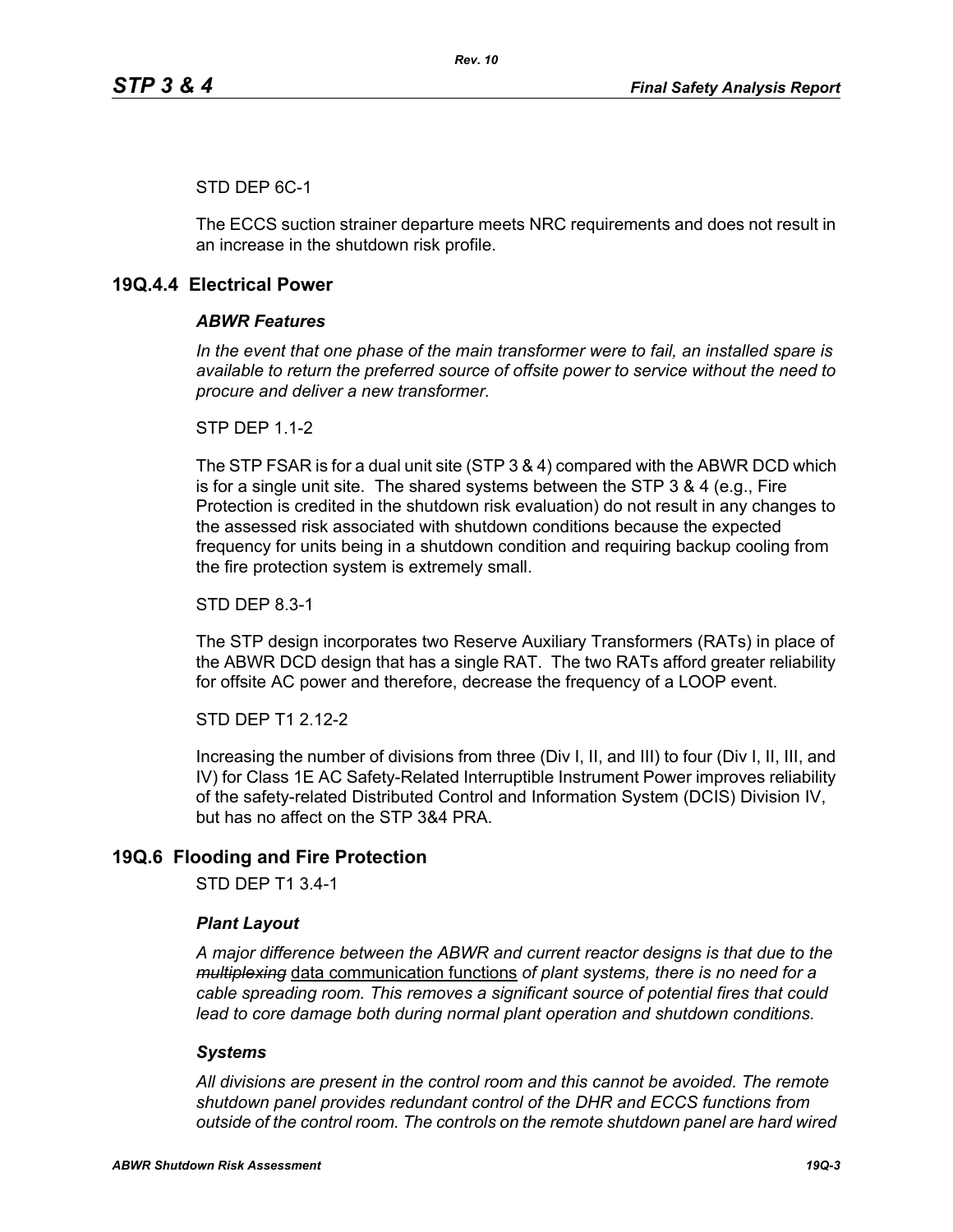*to the field devices and power supplies. The signals between the remote shutdown panel and the control room are multiplexed* communicated *over fiber optic cables so that there are no power supply interactions between the control room and the remote shutdown panel.*

#### *Flooding*

The following is a site-specific supplement.

*Many of the features that are designed to mitigate fires also serve to protect the plant from damage due to flooding. Physical separation of safety divisions not only prevents propagation of fires but also restricts or prevents flooding of safety-related equipment.*  The fire barriers will also prevent water due to flooding from non-divisional sources from entering a divisional area and contain water in the fire area from divisional water sources.

*Other aspects of the ABWR design that minimize the risk from flooding are the practice of not routing unlimited sources of water (e.g., service water) through ECCS room areas and ensuring that other large water sources (e.g., suppression pool) can be contained without damaging equipment in more than one safety division if a flood were to occur.*

*A review has been completed of all ABWR internal flood sources and the results show that during shutdown conditions at least one safety division would be unaffected by water damage for any postulated flood. Features, beside separation, that contribute to this low level of risk are: Adequately sized room floor drains, water level alarms and automatic isolation of flood sources for potentially affected roooms, mounting motors and other electrical equipment at least 20.32 cm above foor level, and using watertight doors. As was discussed under fire protection, administrative controls will be implemented to assure that at least one safety division with intact barriers is available at all times during plant shutdown.* In the ECCS rooms, *The the seals on the doors seat with water pressure from floods outside the room,* which act to minimize leakage past the seals. *With the watertight doors dogged closed, but only a small leakage past the seals is expected from flooding in the ECCS room. Therefore, during shutdown if maintenance tasks require breaching the barriers of two divisions, flooding in the intact*  division will not cause damage to equipment in all three divisions. For Reactor Service Water (RSW) pump house floods, the watertight doors for the pump rooms and electrical equipment rooms are capable of withstanding floods from either direction. *Additional detail on the ABWR flood mitigation capability is contained in Appendix 19R*.

## **External Flooding Risk**

STP DEP T1 5.0-1

Appendix 19R presents the analysis performed for external flooding at STP Units 3 & 4 for power operation. The events considered include: The cascading failure of upstream dams on the Colorado River; probable maximum precipitation (PMP) events; main cooling reservoir breach; tsunamis, etc. The breach of the main cooling reservoir is the design basis flood for STP Units 3 & 4. The cascading failure of upstream dams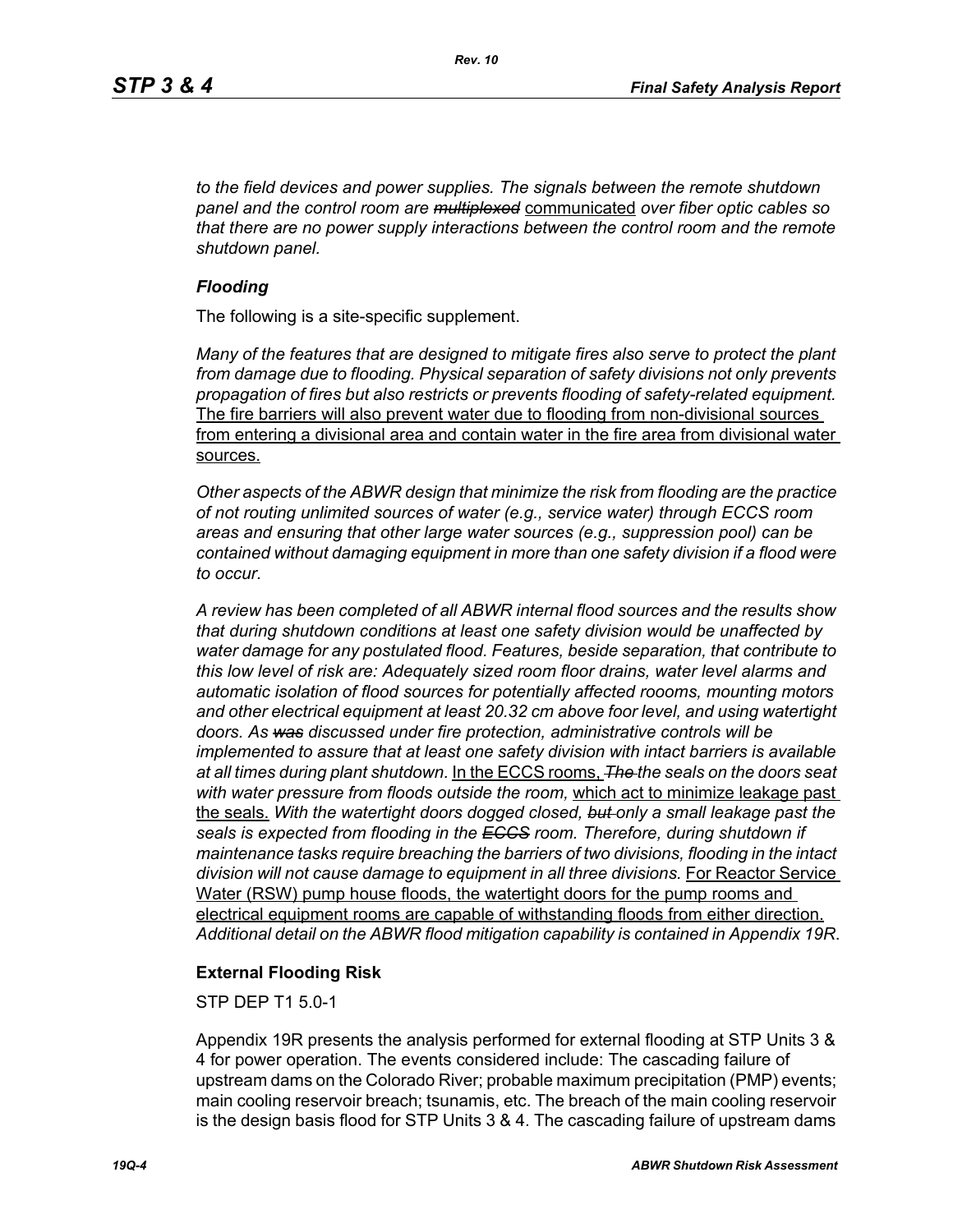*Rev. 10*

on the Colorado River scenario and the PMP scenario result in water level slightly above grade, but less than the flood level due to the main cooling reservoir breach, and are much more slowly developing floods. If external flood barriers are open or removed and cannot be restored prior to high water levels reaching the site, then core damage is assumed. An operating procedure for severe external flooding will be developed and implemented prior to fuel loading. (COM 19.9-3).

The incremental increase in risk during shutdown due to external flooding is very small due to the fraction of time the plant is in a shutdown condition during a year and the small likelihood of occurrence of an external flood during shutdown conditions. The ABWR DCD remains bounding for shutdown risk.

## **19Q.7.6 Success Criteria**

*(1) Decay Heat Removal from RPV*

*Recovery of the failed RHR System, use of one of the other two RHR Systems (SDC) or the Reactor Water Cleanup (CUW) System (under certain plant conditions) is sufficient for success. The CUW System capacity is temperature dependent and require requires a single both pumps pump and both nonregenerative heat exchangers (the regenerative heat exchangers must be bypassed). In Mode 5, the Fuel Pool Cooling and Cleanup (FPC) System can be used after the reactor cavity is flooded. FPC alone after 10 days is sufficient to remove all the decay heat. Both FPC pumps and heat exchangers and the supporting systems are required. CUW can remove the entire decay heat 8 days after shutdown.*

STD DEP 5.4-1

The RWCU design includes two 100% pumps instead of the reference ABWR DCD design of two 50% pumps. The two 100% RWCU pumps represent an improvement in the reliability of the RWCU system, and a decrease in shutdown risk.

#### STD DEP T1 2.4-1

The RHR design has three RHR loops connected to the FPC instead of two for the ABWR DCD with normally closed inter-ties to permit additional supplemental cooling during refueling outages to reduce outage time.

Increasing the number of RHR loops connected to FPC from two to three results in a decrease in CDF, because it is an improvement of the outage management control for the fuel pool cooling system.

# **19Q.7.7.1 Loss of RHR Due to Failure in the Operating RHR System**

## STD DEP 10.4-5

*If the failed RHR System cannot be recovered, the operatior could initiate one of the other two RHR Systems, if available, in the shutdown cooling mode (R). If all RHR Systems fail, the RPV would pressurize and the main condenser could be made*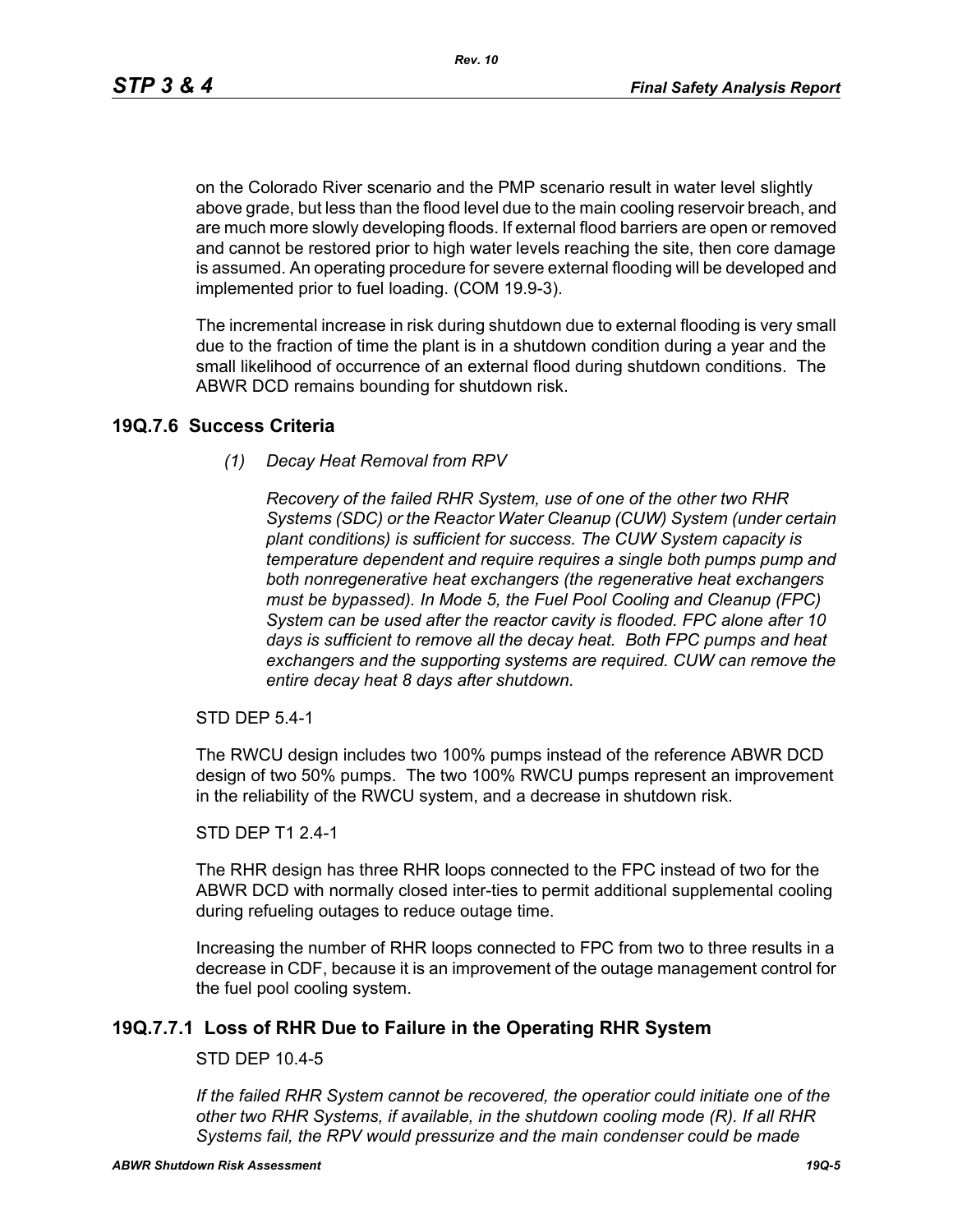*available (V2) by opening the MSIVs, drawing a vacuum in the condenser, and operating the feedwater*, condensate booster *and condensate pumps for makeup.*

## *Loss of RHR in Mode 3 or 4*

*If the main condenser fails or is unavailable, the operator can use the CUW System to remove the decay heat (W2) if the RPV temperature is above 386 K (234°F).*

STD DEP 5.4-1

The RWCU design includes two 100% pumps instead of the reference ABWR DCD design of two 50% pumps. The two 100% RWCU pumps represent an improvement in the reliability of the RWCU system, and a decrease in shutdown risk.

## *Loss of RHR in Mode 5*

*Figure 19Q-4 shows the event tree for loss of RHR in Mode 5 for 3 - 8 days after shutdown. Figure 19Q-5 shows the event tree for loss of RHR in Mode 5 for the period 8 - 10 days and Figure 19Q-6 shows the event tree for greater than 10 days. The differences in these event trees are that for the period 8 - 10 days CUW alone is success (W2) and beyond 10 days FPC alone (FPC) is success.*

#### STD DEP T1 2.4-1

The RHR design has three RHR loops connected to the FPC instead of two for the ABWR DCD with normally closed inter-ties to permit additional supplemental cooling during refueling outages to reduce outage time.

Increasing the number of RHR loops connected to FPC from two to three results in a decrease in CDF, because it is an improvement of the outage management control for the fuel pool cooling system.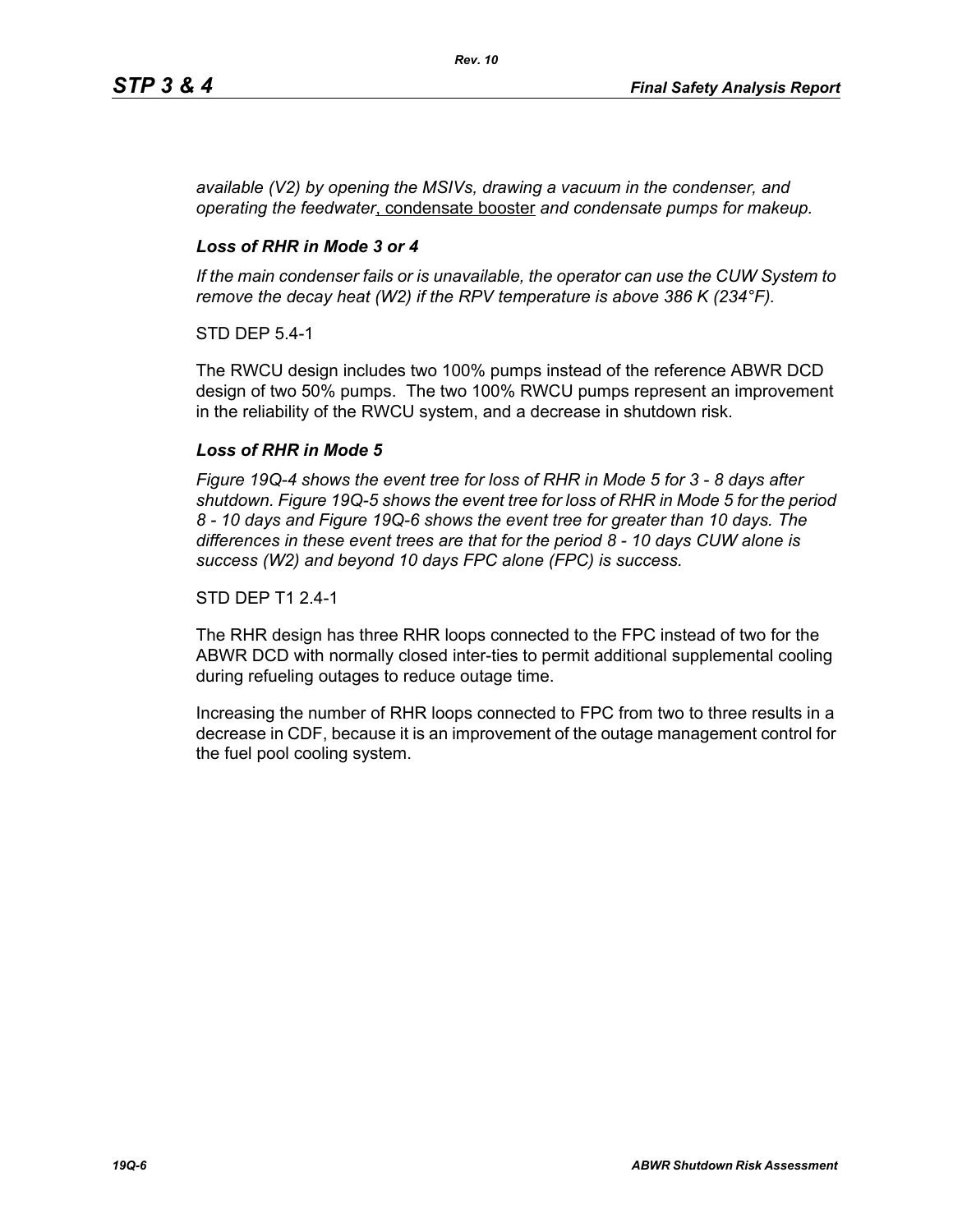| Category                    | <b>Feature</b>                           | <b>Shutdown Risk Capability</b>                                                                                                                                                                                                                                                                                                                                                                                                                                                                                                           |
|-----------------------------|------------------------------------------|-------------------------------------------------------------------------------------------------------------------------------------------------------------------------------------------------------------------------------------------------------------------------------------------------------------------------------------------------------------------------------------------------------------------------------------------------------------------------------------------------------------------------------------------|
| Decay Heat<br>Removal (DHR) | Remote Shutdown Panel (Two<br>Divisions) | Cold Shutdown can be achieved and maintained<br>from outside the control room if the control room<br>is uninhabitable due to fire, toxic gas, or other<br>reasons. The remote shutdown panel is powered<br>by Class 1E power to ensure availability<br>following a Loss Of Preferred Power (LOPP).<br>Controls are hard wired and thus not dependent<br>on multiplexing data communication systems. A<br>minimum set of monitored parameters and<br>controls are included to ensure the ability to<br>achieve and maintain cold shutdown. |

| Table 19Q-1 ABWR Features That Minimize Shutdown Risk |  |
|-------------------------------------------------------|--|
|-------------------------------------------------------|--|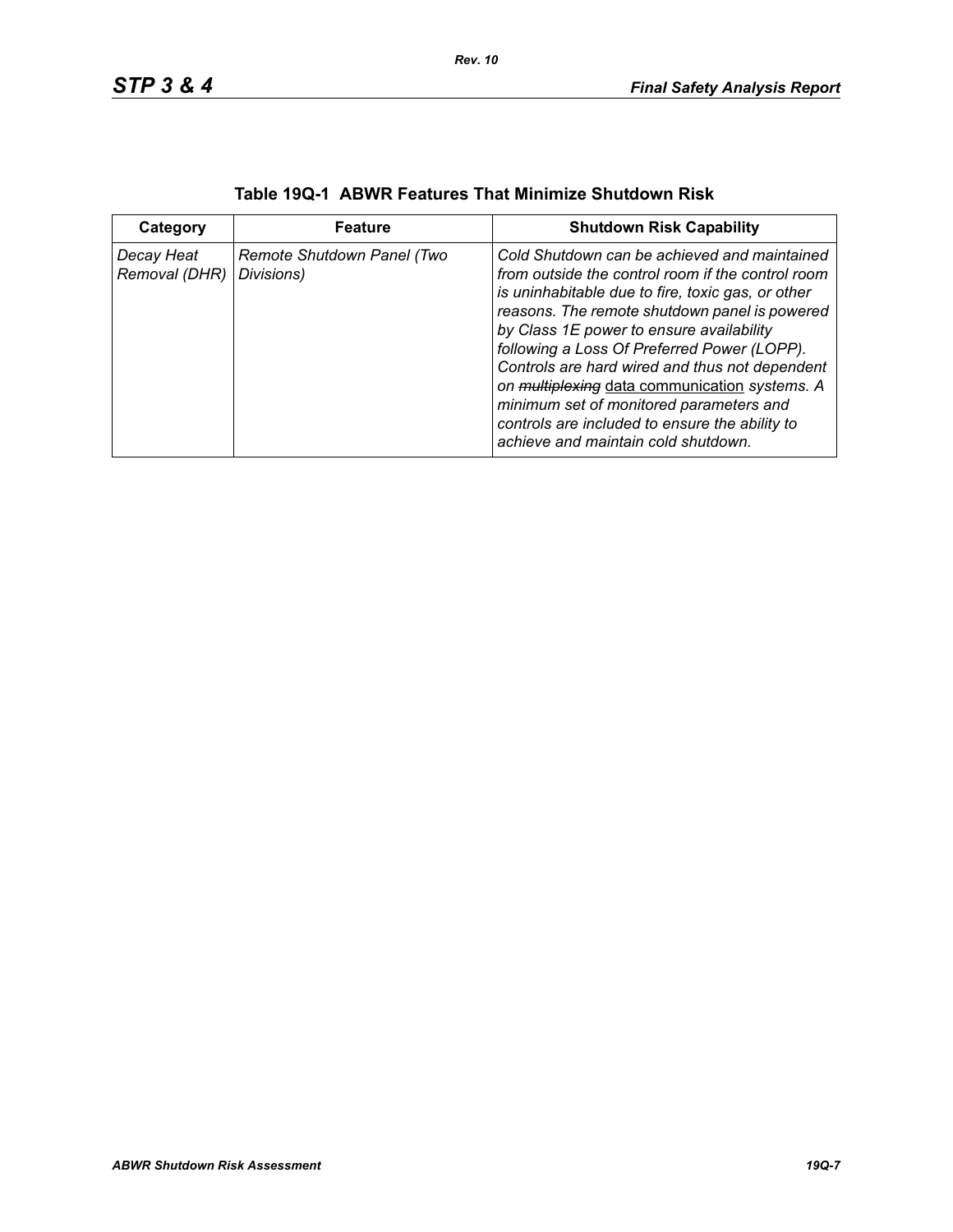| Category                        | <b>Feature</b>                                         | <b>Shutdown Risk Capability</b>                                                                                                                                                                                                                                                           |
|---------------------------------|--------------------------------------------------------|-------------------------------------------------------------------------------------------------------------------------------------------------------------------------------------------------------------------------------------------------------------------------------------------|
| Reactor<br>Inventory            | Feedwater, Condensate Booster,<br>and Condensate Pumps | Three Four electric driven pumps that can be<br>used during shutdown for makeup.                                                                                                                                                                                                          |
|                                 | <b>High Pressure/Low Pressure</b><br><b>Interlocks</b> | Controls position of RHR valves to ensure that<br>the RHR is not exposed to pressures in excess<br>of its design pressure.                                                                                                                                                                |
|                                 | <b>Makeup Sources</b>                                  | Multiple sources of RPV makeup are potentially<br>available while the plant is shutdown (e.g., main<br>condenser hotwell, condensate storage tank,<br>suppression pool, control rod drive system, AC-<br>independent Water Addition System.                                               |
|                                 | No Recirculation Piping                                | Elimination of Recirculation piping external to<br>RPV reduces probability of LOCA during normal<br>operations and while shutdown.                                                                                                                                                        |
|                                 | <b>RPV Level Indication</b>                            | Permanently installed RPV water level indication<br>for all modes of shutdown. Redundant sensors<br>use two-out-of-four logic configuration to ensure<br>high reliability.                                                                                                                |
| Containment<br><b>Integrity</b> | Containment                                            | Reinforced concrete structure surrounds RPV to<br>withstand LOCA loads and contain radioactive<br>products from potential accidents during hot<br>shutdown. Secondary containment permits<br>isolation and monitoring all potential radioactivel<br>leakage from the primary containment. |
|                                 | <b>Standby Gas Treatment System</b>                    | Removes and treats contaminated air from the<br>secondary containment following potential<br>accidents.                                                                                                                                                                                   |
|                                 | <b>Reactor Building Isolation Control</b>              | Automatically closes isolation dampers on<br>detection of high radiation. These dampers are<br>potential leakage paths for radioactive materials<br>to the environs following breach of nuclear<br>system barriers or a fuel handling accident.                                           |

# **Table 19Q-1 ABWR Features That Minimize Shutdown Risk (Continued)**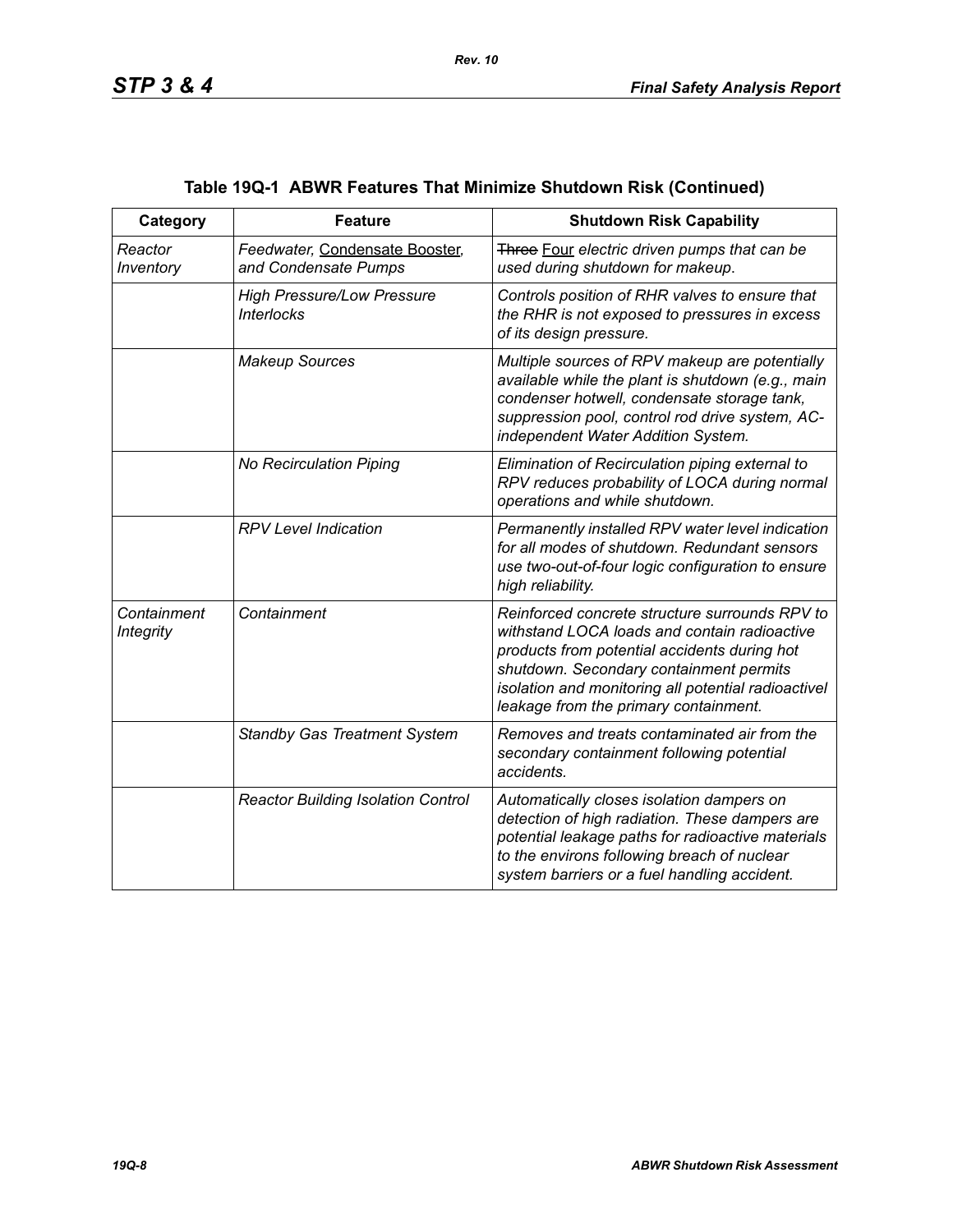| Category | Feature                                | <b>Shutdown Risk Capability</b>                                                                                                                                                                               |
|----------|----------------------------------------|---------------------------------------------------------------------------------------------------------------------------------------------------------------------------------------------------------------|
|          | Electrical Power   3 Diesel Generators | One diesel for each safety division. Independent,<br>both electrically and physically, of each other to<br>minimize common mode failure. Allows for diesel<br>maintenance while still maintaining redundancy. |
|          | <b>Combustion Turbine Generator</b>    | Redundant and diverse means of supplying<br>power to safety and non-safety buses in event of<br>loss of offsite power and diesel generator<br>failures.                                                       |
|          | 2 Sources of Offsite Power             | Reduces risk of LOPP due to equipment failure<br>or operator error.                                                                                                                                           |
|          | <b>Electrical Cable Penetrations</b>   | Will prevent propagation of fire damage and<br>water from postulated flooding sources.                                                                                                                        |
|          | 4 Divisions of DC Power                | Electrically and physically independent. Includes<br>batteries and charges. Diverse means of<br>electrical power for control circuits and<br>emergency lighting.                                              |

| Table 19Q-1  ABWR Features That Minimize Shutdown Risk (Continued) |  |  |
|--------------------------------------------------------------------|--|--|
|                                                                    |  |  |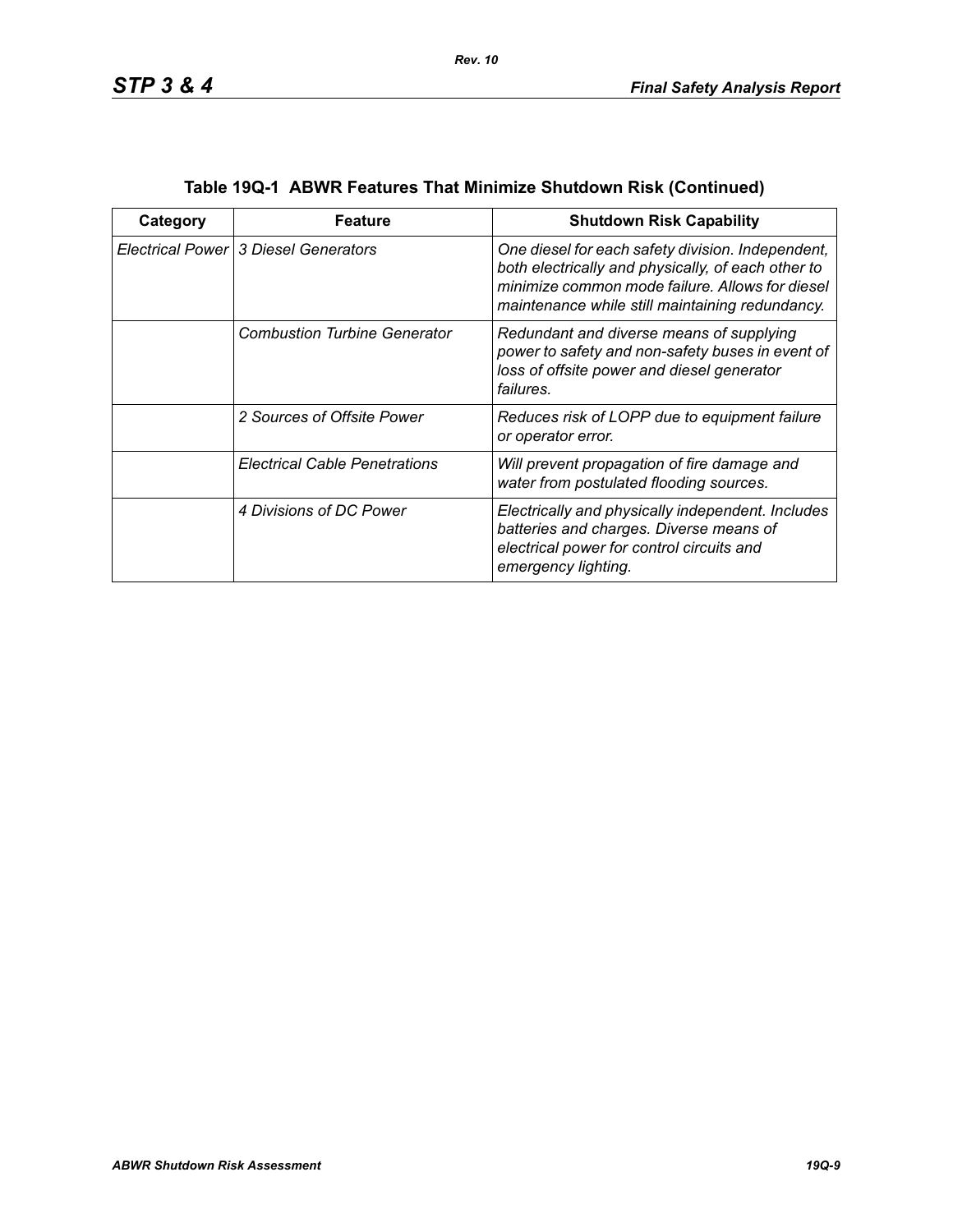| Category            | <b>Feature</b>                                                       | <b>Shutdown Risk Capability</b>                                                                                                                                                                                                                                                                                                                                                                                                                                                                                                                                                                                                                                                                                                                                                                                                                                                                                                                                                                                                                                               |
|---------------------|----------------------------------------------------------------------|-------------------------------------------------------------------------------------------------------------------------------------------------------------------------------------------------------------------------------------------------------------------------------------------------------------------------------------------------------------------------------------------------------------------------------------------------------------------------------------------------------------------------------------------------------------------------------------------------------------------------------------------------------------------------------------------------------------------------------------------------------------------------------------------------------------------------------------------------------------------------------------------------------------------------------------------------------------------------------------------------------------------------------------------------------------------------------|
| Flooding<br>Control | Flood monitoring and Control                                         | Reactor building, control building, RSW pump<br>house, and turbine building flooding is monitored<br>and alarmed in the control room. This alerts the<br>operator to potential flooding during shutdown.<br>Many flood sources (e.g., HVAC, EDG Fuel) are<br>relatively small volume and are self limiting.<br>Operation of the fire water system is alarmed in<br>the control room to help the operator differentiate<br>between a break in the fire water system and the<br>need to extinguish a fire. Larger sources are<br>mitigated by means of, equipment mounted at<br>least 20.32 cm off the floor, floor drains,<br>watertight doors, pump trips, valves closing, anti-<br>siphon capability, or operator actions except at<br>the steam tunnel interface.                                                                                                                                                                                                                                                                                                           |
|                     | Room Separation                                                      | The three divisions of ECCS are physically<br>separated and self contained within flooding<br>resisitant walls, floors, and doors. ECCS wall<br>penetrations located below the highest potential<br>flood level in the reactor building first floor<br>corridor will be sealed to prevent water entering<br>the ECCS room from the corridor. No external<br>potential flooding sources are routed through the<br>ECCS rooms and potential flooding sources in<br>other rooms will not overflow into the ECCS<br>rooms and cause damage to ECCS electrical<br>equipment. If ECCS flood barriers must be<br>breached during shutdown, administrative<br>controls ensure that at least one ECCS division<br>is operable and all barriers in that division are<br>maintained intact.<br>RSW pump house divisions are separated into<br>separate flood protected divisions. If RSW flood<br>barriers must be breached during shutdown,<br>administrative controls ensure that at least one<br>RSW division is operable and all barriers in that<br>division are maintained intact. |
| Fire<br>Protection  | <b>Multiplexed systems</b><br>Data Communication<br><b>Functions</b> | Eliminates the need for a cable spreading room<br>which is a major fire concern in most plants.                                                                                                                                                                                                                                                                                                                                                                                                                                                                                                                                                                                                                                                                                                                                                                                                                                                                                                                                                                               |

# **Table 19Q-1 ABWR Features That Minimize Shutdown Risk (Continued)**

*Rev. 10*